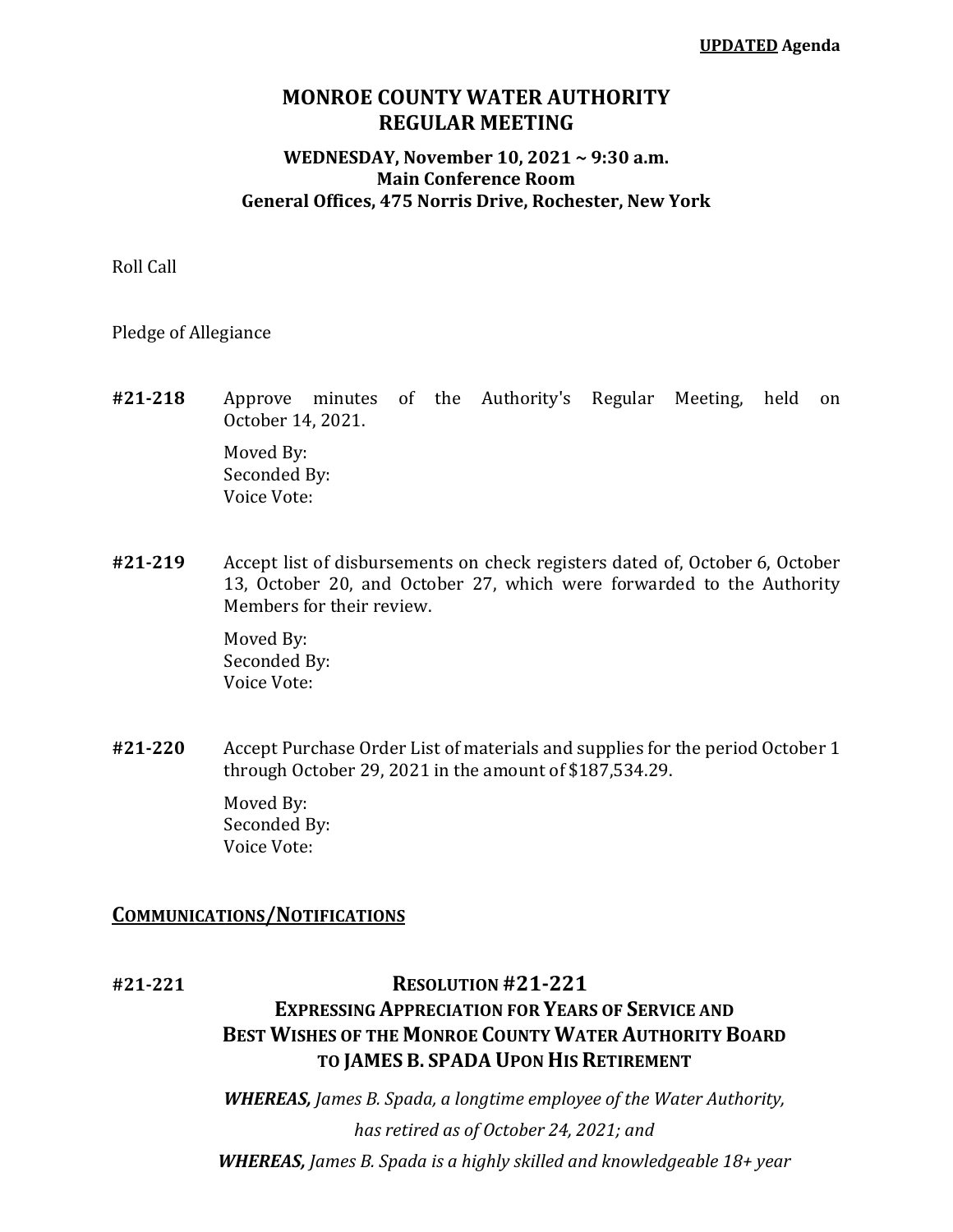*veteran of the Water Authority; and*

*WHEREAS, James B. Spada will be remembered for his dedicated service by his fellow employees and management of the Water Authority. NOW, THEREFORE, BE IT RESOLVED, MCWA extends its appreciation and best wishes for a happy, fulfilling retirement; and BE IT FURTHER RESOLVED, the Recording Secretary of the Board is hereby requested to forward a copy of this Resolution to James B. Spada, MCWA Retiree.*

Moved By: Seconded By: Roll Call Vote:

**#21-222** Confirm the following personnel appointment pending approval and pursuant to the Rules and Regulations of the Monroe County Civil Service Commission:

> Promotional Appointment of Laurel Neff to Senior Accountant effective November 15, 2021 at Salary Schedule 3, Group 4.

Moved By: Seconded By: Roll Call Vote:

**#21-223** Authorize a Commodity Purchase Order for the purchase of repair parts, services, and diagnostic software for the Authority's **Caterpillar, Inc.** emergency electric power generator equipment from **Milton-CAT** at the quoted unit prices, on an as-needed basis, for an estimated total cost of \$20,000 per contract term. The initial term is November 11, 2021 through September 30, 2022, which can be extended for two additional one-year terms upon mutual request.

> Moved By: Seconded By: Roll Call Vote:

**#21-224** Authorize a Blanket Purchase Order for the purchase of **Industrial and Commercial Supplies and Equipment** not included on New York State Contract, to be ordered as needed from **W.W. Grainger, Inc.**, for an estimated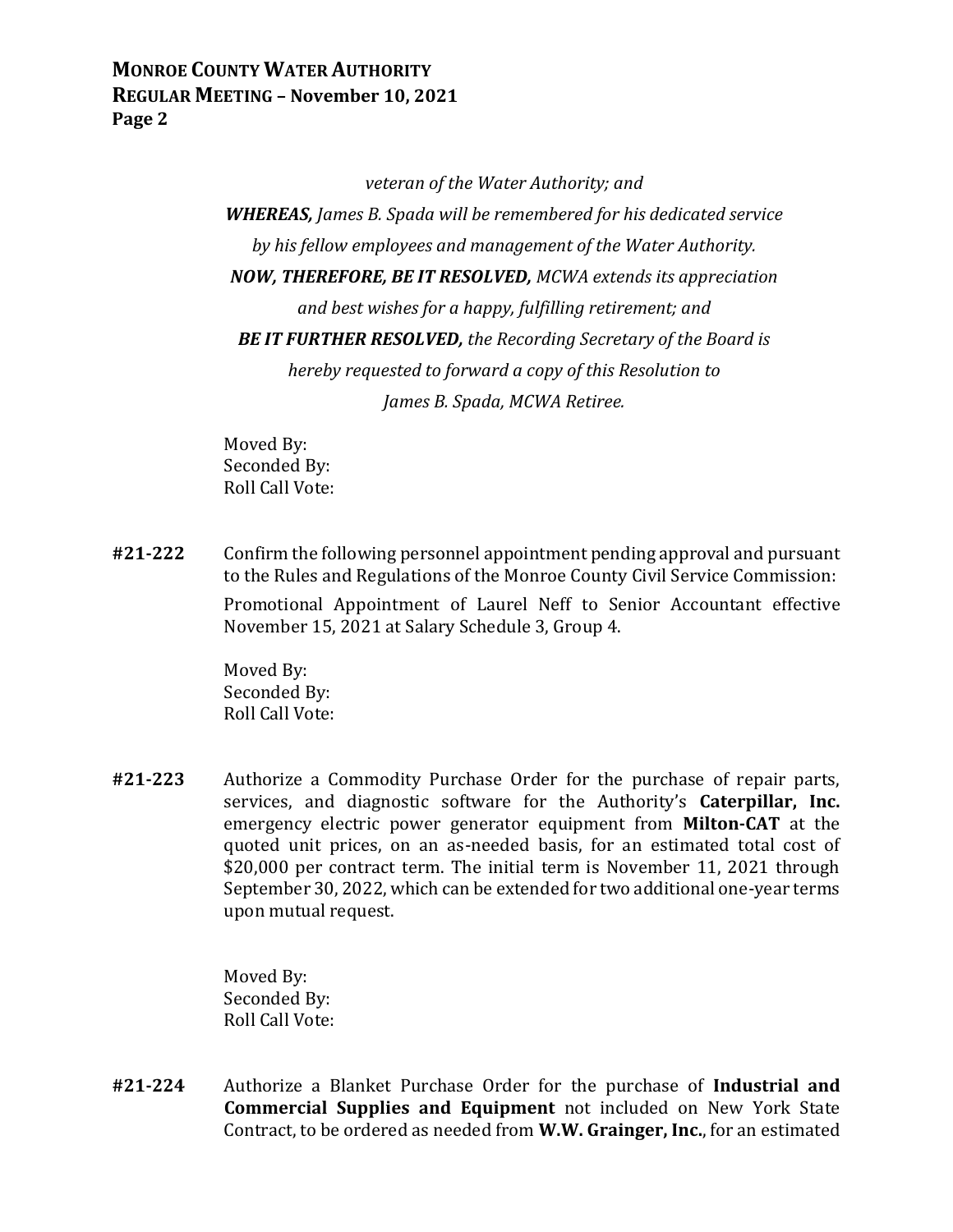total cost of \$25,000 for a one-year term beginning December 10, 2021 through December 9, 2022.

Moved By: Seconded By: Roll Call Vote:

**#21-225** WHEREAS, the New York State Department of Transportation proposes the construction, reconstruction, or improvement of **NY-31, NY-96, NY64 Pavement Rehabilitation**, **Town and Village of Pittsford, Monroe County**, **P.I.N. 4031.08.321**, and

> WHEREAS, the State will include as part of the construction, reconstruction, or improvement of the above mentioned project, **the verification of location or relocation of approximately one hydrant, and adjustment of approximately 58 valve boxes**, pursuant to Section 10, Subdivision 24, of the State Highway Law, as shown on the contract plans and Utility Special Note relating to the project and meeting the requirements of the owner, and

WHEREAS, the service life of the relocated and/or replaced utilities has not been extended, and

WHEREAS, the State will provide for the reconstruction of the above mentioned work, as shown on the contract plans and Utility Special Notes, relating to the above mentioned project.

NOW, THEREFORE,

BE IT RESOLVED: That the **Monroe County Water Authority** approves of the adjustment to water line valve boxes and the above mentioned work performed on the project and shown on the contract plans relating to the project and that the **Monroe County Water Authority** will maintain or cause to be maintained the adjusted facilities performed as above stated and as shown on the contract plans.

BE IT FURTHER RESOLVED that the **Executive Director** has the authority to sign, with the concurrence of the **Monroe County Water Authority Board of Directors**, any and all documentation that may become necessary as a result of this project as it relates to the **Monroe County Water Authority**, and

BE IT FURTHER RESOLVED: That the **Monroe County Water Authority** is hereby directed to transmit five (5) certified copies of the foregoing resolution to the New York State Department of Transportation.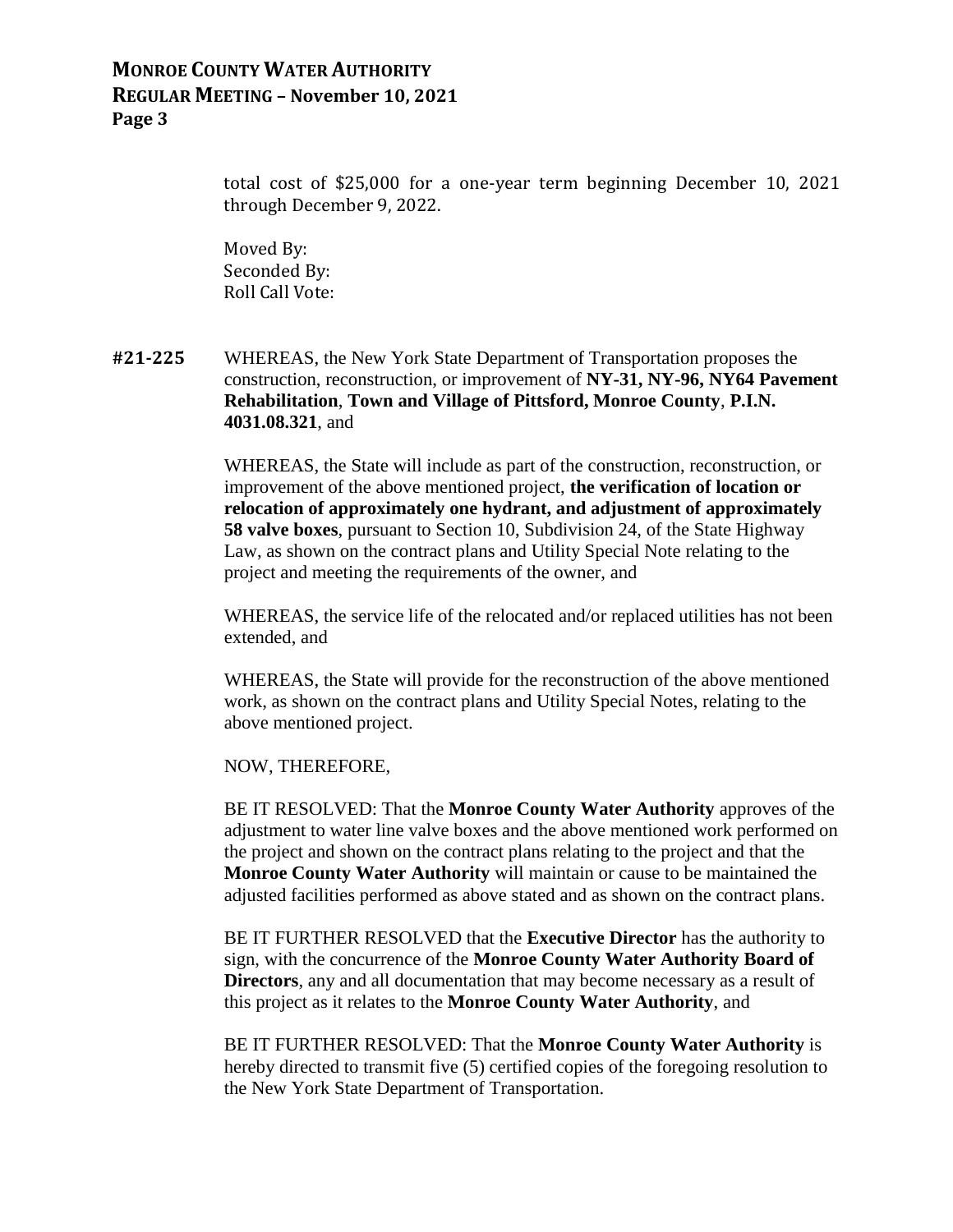Moved By: Seconded By: Roll Call Vote:

**#21-226** The Members of the Authority expressly make the following determination for all awards of Procurement Contracts made during this meeting: (i) the proposed awardee has been found to be responsible; (ii) the proposed awardee complied with the State Finance Law provisions regarding Permissible Contacts (as defined in the Authority's Procurement Disclosure Policy); (iii) the proposed awardee has (or will prior to the final award being effective) complied with the State Finance Law provisions that require disclosure of all information required to be in the Authority's Solicitation Materials (as such term is defined in the Authority's Procurement Disclosure Policy); and (iv) the procurement process did not involve conduct that is prohibited by the Public Officers Law, the Authority's Procurement Disclosure Policy, and the Authority's Code of Ethics and Conflict of Interest Policies.

> Moved By: Seconded By: Roll Call Vote:

**#21-227** Approve the Authority's **3rd Quarter Investment Report** for the period ending September 30, 2021, as presented.

> Moved By: Seconded By: Roll Call Vote:

**#21-228** Approve the Authority's **3rd Quarter Financial Report** for the period ending September 30, 2021, as presented.

> Moved By: Seconded By: Roll Call Vote:

#### **FINANCE COMMITTEE REPORT**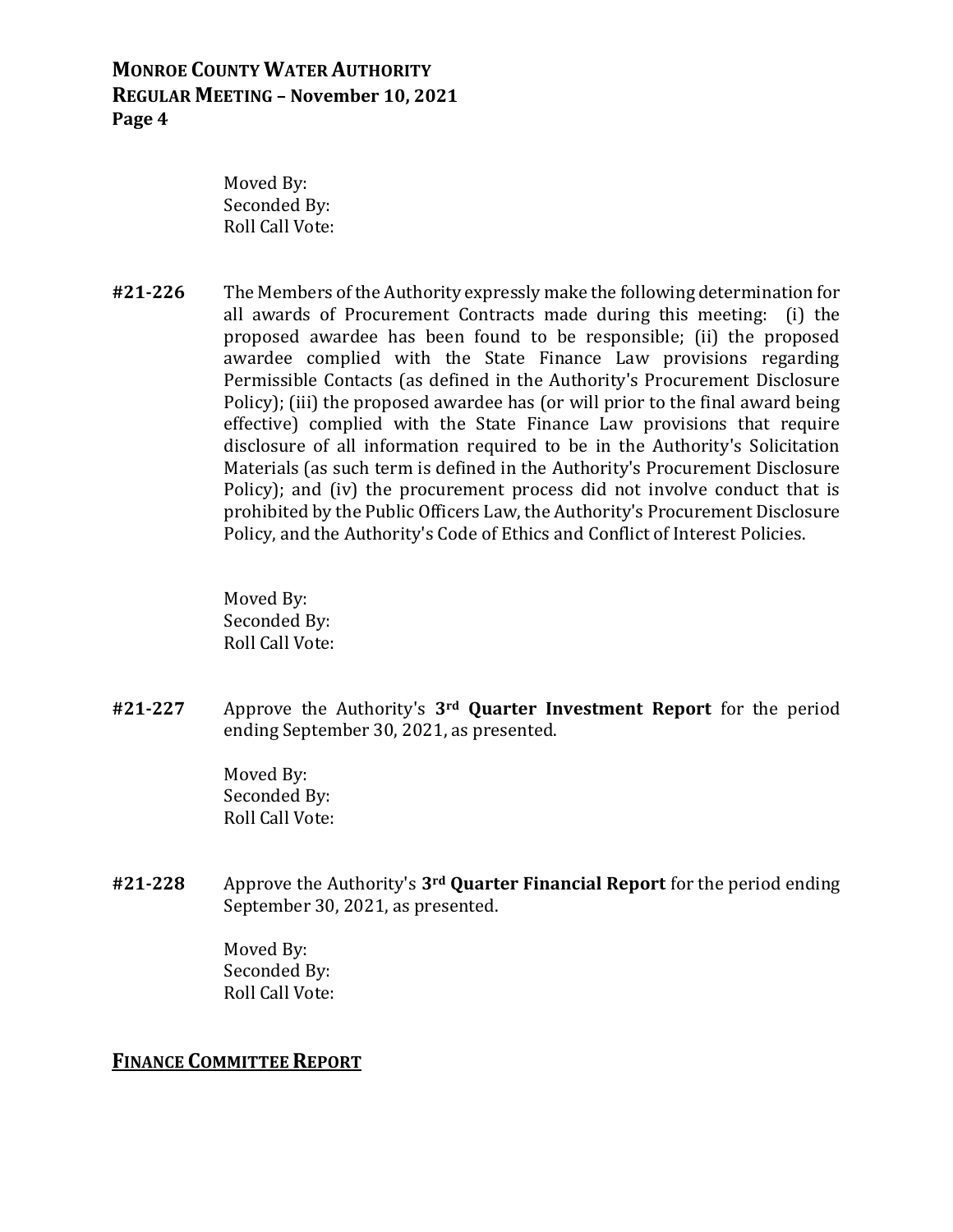**#21-229 Approve an amendment to the Authority's** *Rules for the Sale of Water and the Collection of Rents and Charges* **effective January 1, 2022** in the form attached hereto and made a part of the minutes hereof, subject to compliance with the requirements of Subdivision 1 of Section 1096-a of the Public Authorities Law, with a copy of said amendment to be duly certified by the Recording Secretary of the Authority and filed with the President of the Monroe County Legislature and thereafter published twice in the *Democrat and Chronicle,* twice in the *Daily Record,* twice in the *Batavia Daily News,* and once in the *Post* Newspapers; and filed in the Monroe County Clerk's office.

> Moved By: Seconded By: Roll Call Vote:

**#21-230** WHEREAS, the Monroe County Water Authority has adopted a water rate schedule effective January 1, 2022, which amends its present water rate schedule; and

> WHEREAS, Section 1096-a of the Public Authorities Law provides for (1) notification of such water rate schedule change to the President of the Monroe County Legislature and (2) a public information meeting.

> NOW, THEREFORE, IT IS RESOLVED: That the Authority publish an announcement of a Public Information Meeting to be held on December 1, 2021 at 3:00 p.m. in the offices of the Authority, 475 Norris Drive, Rochester, New York; and

> IT IS FURTHER RESOLVED: That the Authority will conduct the Public Information Meeting in order to inform the public of the need and the design of the water rates schedule changes; and

> IT IS FURTHER RESOLVED: That a copy of this Resolution be certified by the Recording Secretary of the Authority and delivered to the President of the Monroe County Legislature.

Moved By: Seconded By: Roll Call Vote:

**#21-231** Upon recommendation of the Monroe County Water Authority's Finance Committee, the Board hereby re-adopts the **Debt Management Policy**, as presented.